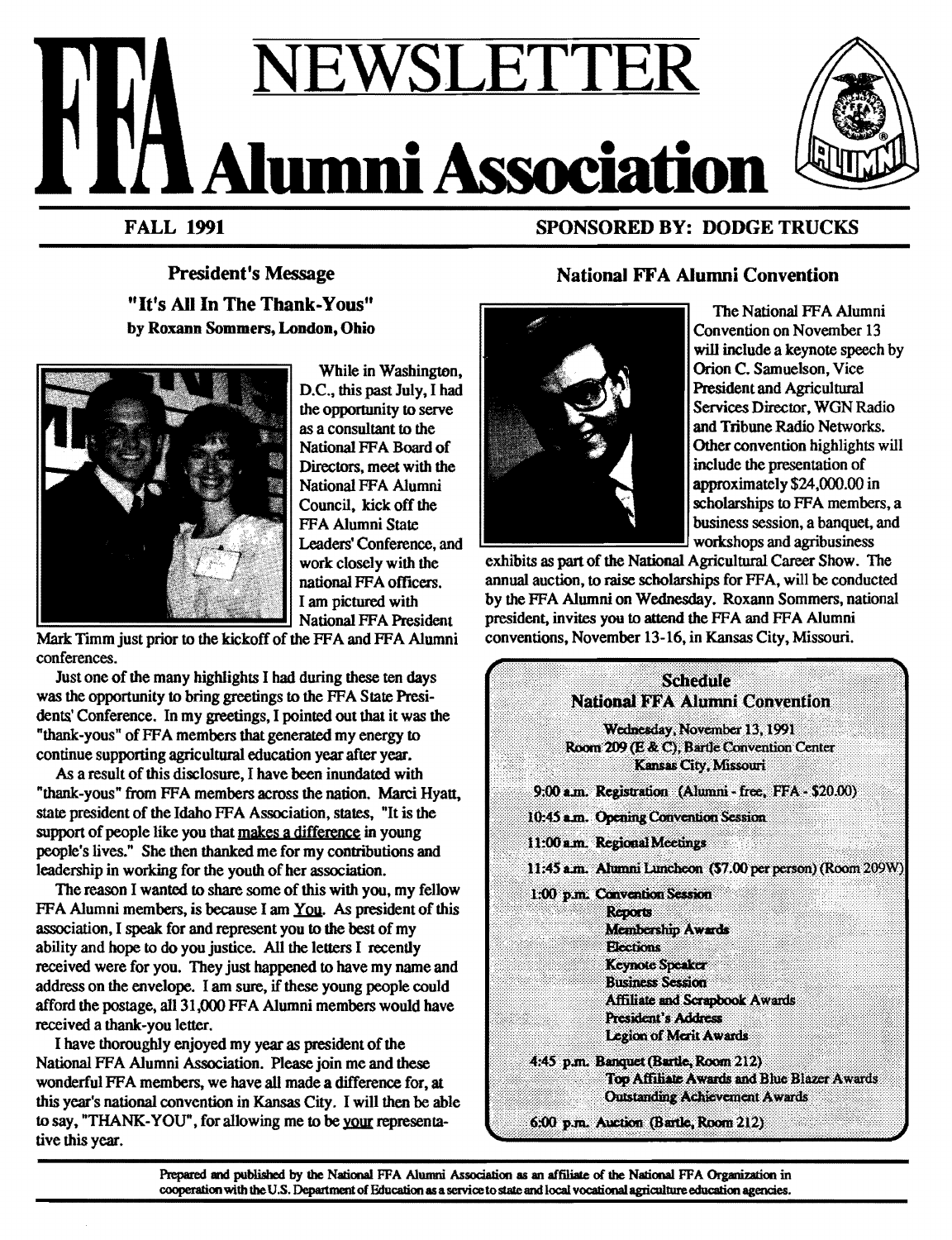# 6th Annual FFA Alumni Auction

# Silent Auction and Live Auction Open to the Public

6:00-8:00 p.m., Wednesday, November 13, 1991

# 212 H. Roe Bartle Convention Center, Kansas City, Missouri

With your help, the FFA Alumni Auction will continue to grow. Monies from the auction will be used for FFA scholarships. Last year's auction raised approximately \$40,000.00.

We need your support in securing items, items, items, items, and/or bids, bids, bids, bids for the auction.

| <b>Sample of 1991 Auction Items</b>                                                                 |                                                                                                                                |  |  |  |  |
|-----------------------------------------------------------------------------------------------------|--------------------------------------------------------------------------------------------------------------------------------|--|--|--|--|
| Chevrolet 4-wheel drive 1992 pick-up truck                                                          | <b>Patz Conveyor</b>                                                                                                           |  |  |  |  |
| <b>HUSKY 18 hp riding lawn mower</b>                                                                | 500 gallons (Cert.) NA-CHURS Liquid Fertilizer                                                                                 |  |  |  |  |
| <b>Donated by TFC Industries</b>                                                                    | 2 special collectors toy trucks from WIX Corp.                                                                                 |  |  |  |  |
| 5-year subscription to Successful Farming Magazine<br>Tool chest with roll cabinet by Snap-On Tools | <b>Books - National Farm Book Company</b>                                                                                      |  |  |  |  |
| Professional entertainment show by Dr. Jim Wand                                                     | <b>Landmark Genetics Sweaters</b>                                                                                              |  |  |  |  |
| <b>Miller electric welder</b>                                                                       | Georgia peanuts                                                                                                                |  |  |  |  |
| 2 round trip domestic tickets on Continental Airlines                                               | <b>Kansas gift box</b><br><b>Bread board from S.D. Wheat Commission</b>                                                        |  |  |  |  |
| Keynote speech or workshop by Rick Metzger                                                          |                                                                                                                                |  |  |  |  |
| John Deere pewter collectibles donated by                                                           | <b>Crystal City, Virginia, Marriott weekend</b>                                                                                |  |  |  |  |
| <b>Rick Metzger</b>                                                                                 | <b>Lodging package</b>                                                                                                         |  |  |  |  |
| 3-year subscription to Country Wife Magazine                                                        | <b>Plastic form sign</b>                                                                                                       |  |  |  |  |
| 3-year subscription to Country Magazine                                                             | 3-year subscription to Reminisce Magazine                                                                                      |  |  |  |  |
| Ertl 18-wheel toy trucks donated by WIX Corp.                                                       | <b>Apples and maple syrup</b>                                                                                                  |  |  |  |  |
| <b>Cattle holding gate</b>                                                                          | <b>Oranges donated by Cousins Produce</b>                                                                                      |  |  |  |  |
| <b>2AA hog waterer</b>                                                                              | <b>Gift box from Lee Seed Company</b>                                                                                          |  |  |  |  |
| Several Kansas City restaurants and<br>various hotel guest packages                                 | John Deere model "R" tractor limited belt buckle<br>and 2 collector toy semi's donated by Jones Wheel<br>Horse in Maumee, Ohio |  |  |  |  |

(If you are interested in bidding on an item, but cannot be present, please write or call. )

# Please mail information on donated items to:

National FF A Alumni Auction c/o Michigan FFA Alumni P.O. Box 30960 Lansing, MI 48917

Phone: Vic Verchereau FFA Alumni Auction Chairperson 517-6734155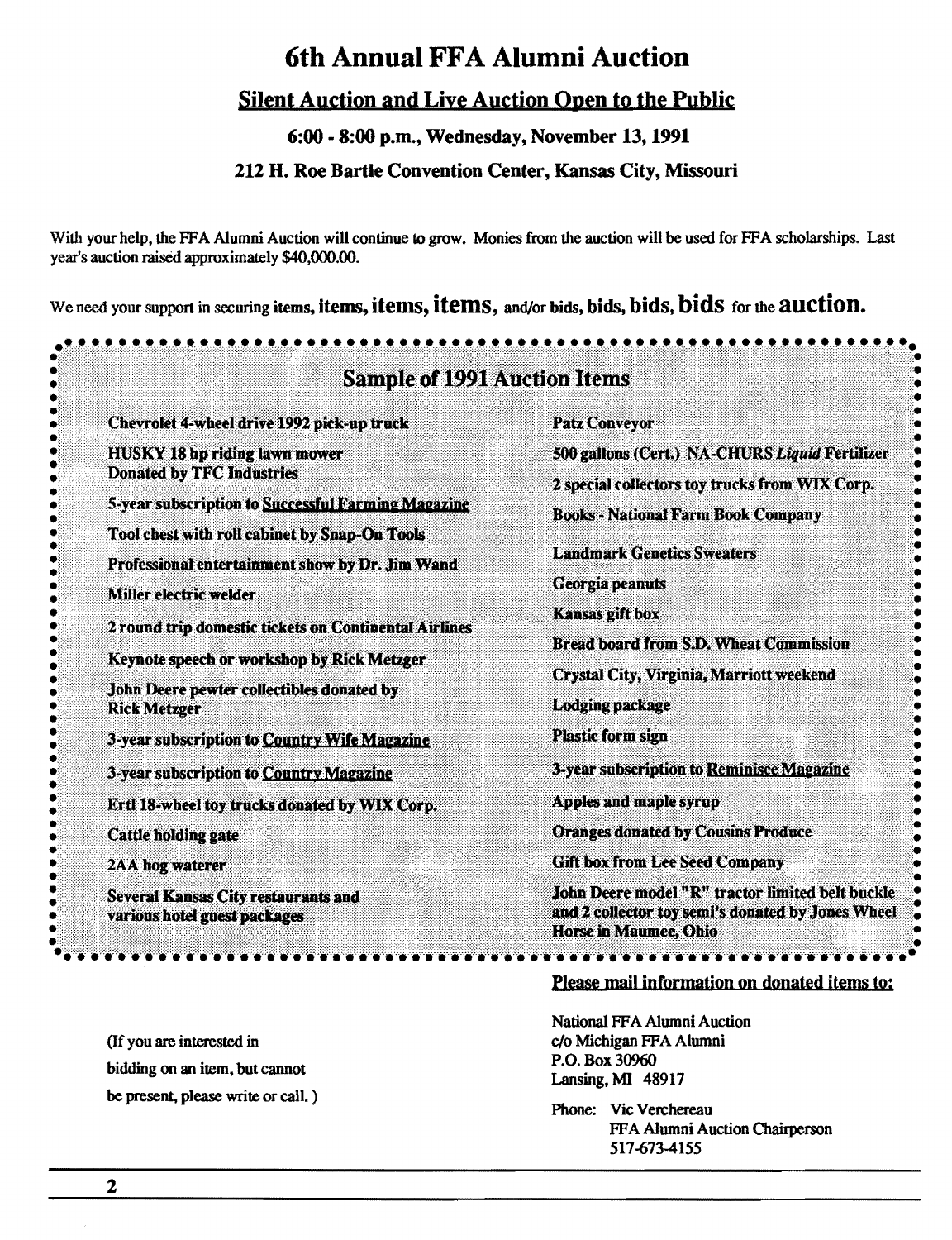# **National FFA Convention**

The 64th National FFA Convention will be held in Kansas City, Missouri, November 14-16. More than 24,000 FFA members are expected to attend the world's largest annual youth organization gathering. FFA members will be recognized for their achievements in 29 agricultural proficiency areas and in 11 judging and skill competitions. The American FFA Degree will be presented to 1,086 members and two will be named the American Star in Agribusiness and the Star Farmer of America.

The many outstanding convention speakers will include Jerry Clower, comedian and Arnold Schwarzenegger, actor and chairman of The President's Council on Physical Fitness and Sports. National officers for the 1991-92 year will be elected during this convention featuring the theme "FFA—Leadership" for a Growing Planet".

# Plant the Seeds with FFA's Planned Giving Programs

The FFA Foundation has Planned Gift Programs available that may be useful to you as you plan for your future --- a future that may inspire young people to continue careers in agriculture.

There are several different FFA Planned Gift options, including:

1. Bequests - A bequest in your will is the most common way to make a planned gift to FFA. Your gift is estate-tax free, no matter how large. A sample FFA bequest paragraph would be "I give, devise and bequeath to the FFA Organization, now headquartered at the National FF A Center in Alexandria. Virginia. ten percent of my estate to be used for its general purposes as determined by the Board of Trustees." Your bequest may also be to your state FFA Foundation, your local FFA chapter or for a specific purpose.

2. Life Insurance - There are many ways to give life insurance. With the help of your insurance company, you may give a new or existing policy by naming FF A as the beneficiary; name the FFA as co-beneficiary; or assign the annual dividends from your policy to the FFA.

3. Charitable Remainder Programs - These are Planned Gifts that use a trust to pay a life income to you or another beneficiary. After the life income is paid out, the FFA receives the remaining trust assets.

4. Revocable Charitable Trusts - Assets are transferred into a revocable living trust. The assests can be transferred back to you at any time. The trust income may be paid out to you, the FFA, or another beneficiary. At your death, assets in the trust are received by FFA unless you have revoked or cancelled the trust.

5. Life Estate Contract - In this agreement, you give your home, farm or second home to FFA and receive an immediate income tax deduction. You retain the right to live there for the rest of your life and receive any income generated by the property. At your death, the property passes to the FFA.

You may wish to consider the following kinds of property for gifts:

| • Cash        | • Royalties   | • Stocks & Bonds    | • Mortgages   |
|---------------|---------------|---------------------|---------------|
| • Jewelry     | • Artwork     | • Life Insurance    | • Livestock   |
| $\cdot$ Crops | • Real Estate | • Mineral Interests | • Collections |

Win a Free Airline Ticket and Receive Discounted Convention Air Fare

The FFA Alumni has a contract with Continental Airlines for this year's conventions which calls for giving away one free domestic ticket at the FFA Alumni Convention. Each person purchasing a ticket, as part of our convention contract, will be eligible. You can receive 50 percent off full coach or *5%* off Continental's lowest fare for convention tickets. For information or reservations, call 1-800-468-7022 and use FFA Alumni code EZ11P16.

# Monte Womack Represents FFA Alumni in Washington, D.C.



Pictured above is Monte Womack. teacher of agriculture from Weleetka, Oklahoma, during a meeting with Senator David Boren of Okahoma. Monte Womack was selected to spend one month representing the FFA Alumni by visiting with key leaders who administer, influence, or develop vocational education legislation for agricultural education. He was selected from educators who applied for the 1991 internship in governmental affairs. The agricultural educators' internship was started by the FFA Alumni to provide increased public relations for the agricultural education program. This was the ninth successful year for the program which has been sponsored by the FFA Alumni.

# **AFBF Publication Tells Farm Story**

The latest edition of Farm Bureau's "Fann Facts" is fresh off the press. A colorful 32-page book tells the story of American agriculture through the use of high-quality, easy-to-understand graphics. Included in the booklet are facts such as:

1. 86.7 percent of all farms in the U.S. today are owned by individua1s. Only .3 percent of all U.S. farms are owned by nonfamily corporations.

2. Farmers and ranchers provide food and habitat for 75 percent of the nation's wildlife.

3. Each U.S. farmer today produces food and fiber for 128 people (94.3 in the U.S. and 33.7 abroad).

The single-copy price for AFBFs booklet is \$3.00. Orders may be placed by writing: "Farm Facts," Attn. Rita Walasrek, AFBF Information Division, 225 Touhy Avenue, Park Ridge, IL 60068. Phone (312-399-5858).

3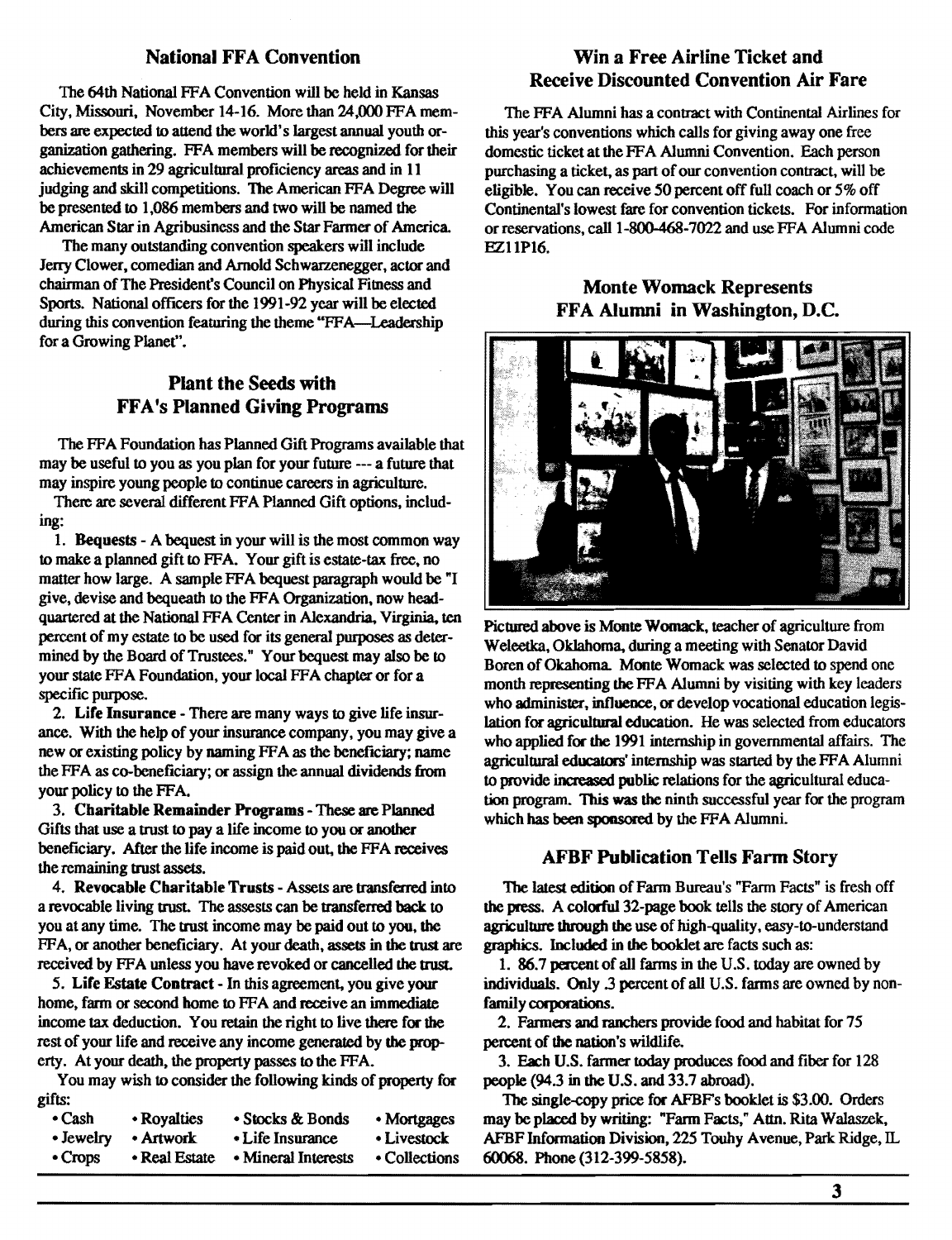# Recommended Constitutional Change

The FFA Alumni Council recommends to the delegates that the Constitution, Article V, Section B of the Executive Body state, "The National FFA Alumni Council shall consist of the following persons:" and add to the existing list of members the following, "National FFA Alumni president and/or vice president, if not serving in an elected or appointed term listed above." This change will allow any member on the Council to be elected president or vicepresident even if it is the last year of their term.

Article V, Section C is suggested to be modified to meet the intent of Article V, Section B. The Council also recommended that Article VII, Section B for dues be changed to the following: "A Life Membership class of dues is established at \$150.00 starting in 1993."

# National FF A Alumni Council Nominations

Delegates will elect national council representatives from the southern and eastern regions at the convention. The following regional nominations were selected for the ballot.

### - Eastern Region -

Lynn Wells, Warsaw, Ohio, is an instructor of Natural Resources and Computer Science Technologies at Muskingum Area Technical College in Zanesville, Ohio. He has been an active Alumni member since his local affiliate chartered in 1974. He has served as local president and Ohio presidenL

John Spencer, Perry, New York, is a farmer with 200 head of dairy cows on his 250 acre farm. He has been an active Alumni member of the Perry affiliate and served as New York president in 1977-79 and 1984-85. He has served as New York secretary from 1988-91.

### - Southern Region -

Gary Black, Alpharetta, Georgia, is president of the Georgia Agribusiness Council, has spent seven years with the Georgia Farm Bureau, and is owner of a specialty marketing company, "The Only Georgia Produce Company". He served as Georgia FFA president and as Georgia FFA Alumni president in 1990-91. Earl H Cheek, Perry, Georgia, is retired after teaching agriculture education for 47 years. He was administrative aid for U.S. Senator Sam Nunn for eight years. He has been active in the Perry Alumni and helped develop an educational trust fund that provided \$3,000.00 in scholarships to FFA members this year.

# America 2000

President Bush's education strategy," America 2000", was released on April 18, 1991. This bold and complex plan addresses the national education goals adopted by the President and the governors last year. We, in agricultural education, have already been involved in ongoing efforts to improve the quality of agricultural education as embodied in "The Strategic Plan for Agricultural Education." It is proposed that 535 (one per congressional district) New American Schools will be selected to receive a grant of \$1 million dollars. These schools will be models, and it is hoped they will be the best in the world. FFA Alumni can help their community to be selected as a New American School and have their agricultural education program as a vital part of the new education reform.

# FFA Alumni State Leaders' Conference Completes Fifth Successful Year



Pictured above are the participants from 30 states who attended the FFA Alumni State Leaders' Conference in Washington, D.C., during the last week of July. One FFA Alumni state leader from each state is provided lodging, most meals and conference program expenses through sponsorship from Philip Morris USA. as a special project of the National FFA Foundation. The confer· ence director was Jim Sipiorski, Wisconsin, and assistant director was Gary Maricle, Missouri. The week was filled with workshops on FFA Alumni topics, visits of historic sites in our nation's Capital, and meetings with the FF A State Presiderus' Conference participants. The FFA Alumni topics included an opportunity to meet with the National FFA Alumni Council regional representatives in a workshop on the development of the new FFA Alumni tactical plan.



Pictured above is Jim Sipiorski presenting a five-year plaque in recognition of Philip Morris USA's sponsorship of the conference. Receiving the plaque is Jim Burns and other Philip Morris hosts. FFA Alumni were hosted to a luncheon, presented a program on Philip Morris USA, and given a VIP tour of the plant during their visit to Philip Morris in Richmond, Virginia.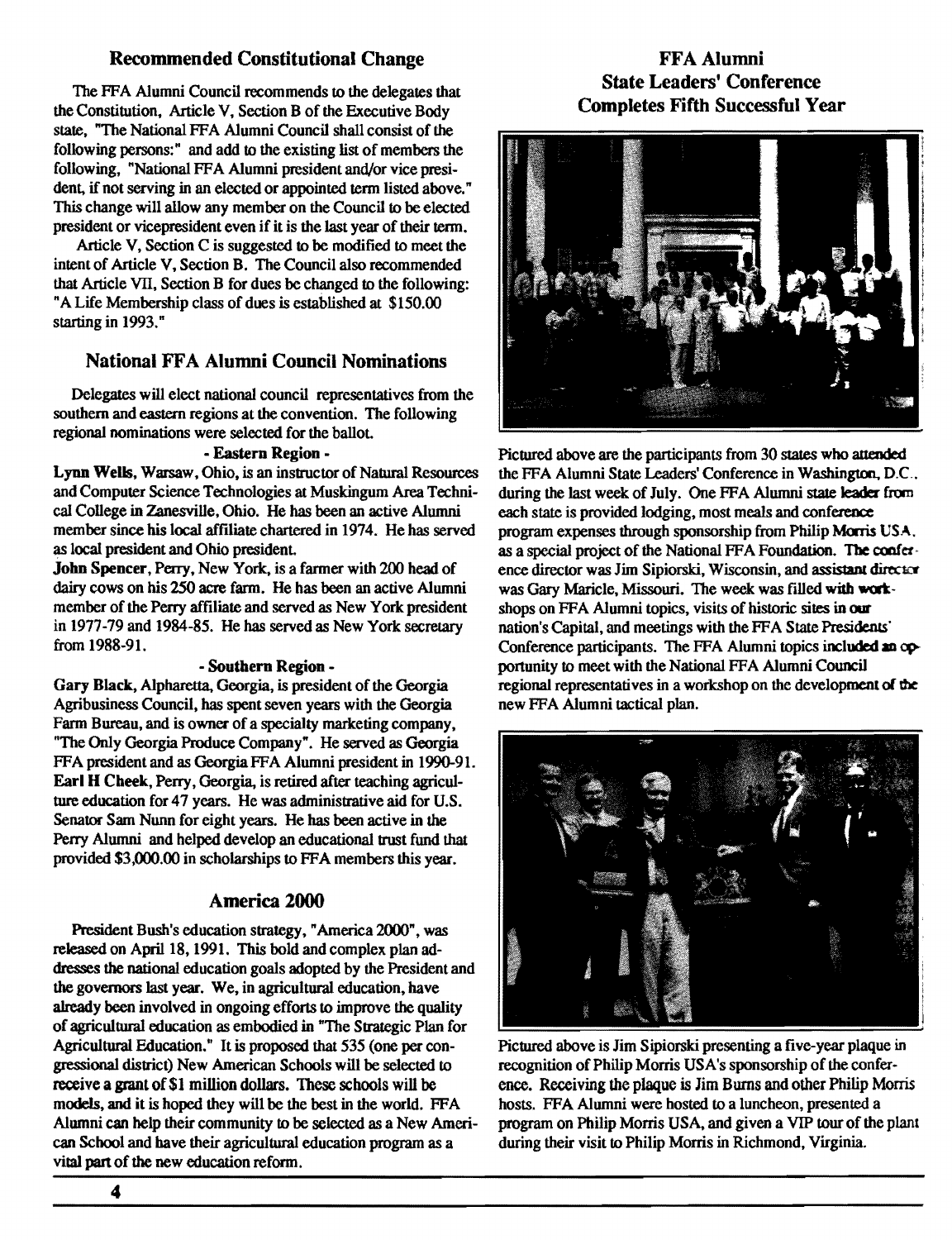# Highlights of National FFA Alumni Council Meeting Held in July

A National FFA Alumni Council meeting was held for two and a half days in July. Listed below are a few of the meeting's highlights. Copies of the minutes can be obtained by contacting the national office or your state FFA Alumni president.

1. A review of the FFA Alumni Tactical Plan was conducted. Following input from state Alumni leaders attending the State Leaders' Conference and minor revisions this fall, the plan will be considered for approval at the November council meeting.

2. A survey of FFA Alumni awards programs will be conducted at the convention in November.

3. Recommend for consideration by the convention delegates that life dues be increased to \$150.00 starting on January 1, 1993, and national annual dues be set at \$8.00 for 1993. (For 1992, national annual dues are \$6.00 and national life dues are \$100.00.)

4. The FF A Alumni Council voted to support an agricultural education governmental affairs program that will provide for a lobbyist to represent agricultural education at the national level. A budget item of \$3 ,000.00 was created for the 1991-92 budget year, and the provisional commitment to increase this to \$10,000.00 in 1992-93. The FFA Alumni governmental affairs internship for an agricultural educator will be continued next summer, but will be discontinued in 1993 ifthe lobbyist program is successful.

5. The FFA Alumni mentoring proposal was approved for consideration by the FFA Board of Directors in January, 1992.

6. Constitutional changes (see information on page 6) were recommended to the delegates and convention planning was conducted.

# Alumni Salutes Executive Sponsors

Since our spring 1991 newsletter, the following have contributed \$100.00 or more as Executive Sponsors of the FFA. The number of years of contributions is listed in parentheses. All alumni are encouraged to become an executive sponsor. For infonnation, write the FFA Alumni office.

| <b>Alabama</b>           | William D. Raven (3)     | Hal I. Sellers (1)       | Richard E. Davis (1)    | <b>South Carolina</b>    |
|--------------------------|--------------------------|--------------------------|-------------------------|--------------------------|
| Dan Smalley (1)          | Orion C. Samuelson (1)   | Frederick W. Thorne (10) | Charles G. Gause (1)    | J. F. Wyse (4)           |
| Arizona                  | Glyndon Stuff (7)        | Cliff Wilson Jr. (5)     | Kenneth J. Guebert (16) | <b>Tennessee</b><br>J    |
| Douglas P. Daley (9)     | Robert M. Van Patten (2) | Donald H. Zarley (17)    | Robert L. Harness (9)   | Bob $Hill(1)$            |
| California               | David M. Whitacre (2)    | <b>Kansas</b>            | Kenneth Jones (2)       | J. Carroll Jones (5)     |
| John H. Kautz (1)        | Indiana                  | Phil Kingston (12)       | Jonathan Kemper (1)     | Donald Nelson (4)        |
| Marie Rohnert (15)       | James Barrentine (1)     | Ivan D. Knudsen (14)     | Whitney E. Kerr (1)     | Edwin Robertson (6)      |
| Ruedi B. Sandmeier (4)   | Kenneth Burow, Jr. (1)   | Nat. Agri-Marketing      | Mark Mayfield (3)       | <b>Texas</b>             |
| Colorado                 | William Erwin (1)        | Assoc. (13)              | Robert C. Morton (7)    | Gary Burau (1)           |
| C. William Eastwood (3)  | Perry Gehring (7)        | Leo T. Rasmussen (1)     | Rhonda Scheulen (1)     | Will R. Hubbard, Jr. (1) |
| Connecticut              | Tom Hamilton (3)         | Ronald Wilson (13)       | Robert W. Spence (1)    | J. Patrick Kaine (7)     |
| Kenwood C. Nichols (4)   | Michael Jackson (4)      | Kentucky                 | Kevin Vasquez (1)       | James L. Ketelsen (12)   |
| District of Columbia     | Ronald W. Keller (1)     | Martin C. Holahan (5)    | Jerald D. Vaughn (2)    | John S. Runnells (12)    |
| Edward J. Allera (1)     | David A. Maurer (8)      | H. Allen Middleton (6)   | James A. Williams (1)   | J. Paul Taber (17)       |
| Carol Brookins (1)       | William C. Schmidt (1)   | Louisiana                | Nebraska                | Don Treadway (7)         |
| Cameron C. Dubes (6)     | Robert L. Thompson (1)   | Patrick J. Quinn (10)    | Richard Katt (7)        | <b>Virginia</b>          |
| Florida                  | G. William Tolbert (1)   | <b>Maryland</b>          | Rex Kirchhoff (1)       | John R. Block $(1)$      |
| W. R. Grigsby (1)        | Vincent P. Truax (1)     | W. Dale Hess (8)         | Don Petersen (1)        | Kipling Godwin (2)       |
| David Phillipson (17)    | George L. Varnes (1)     | James W. Warren Jr. (9)  | Ron Vieselmeyer (1)     | Glenn D. Luedke (17)     |
| Georgia                  | Douglas C. Vawter (1)    | <b>Massachusetts</b>     | New Jersey              | Duane M. Nielsen (11)    |
| Paul G. Brower (11)      | John A. Weymouth (1)     | $W. L.$ Stowell $(1)$    | Albert J. Costello (5)  | Robert D. Scherer (1)    |
| Robert T. Maynard (1)    | Iowa                     | Dean K. Webster (4)      | William Griffith (4)    | Claud L. Scroggs (21)    |
| Ronald G. Register (3)   | Donald E. Anderson (5)   | Michigan                 | <b>New Mexico</b>       | Robert Seefeldt (1)      |
| Glenn D. Sears (1)       | Olin Andrews $III(1)$    | Norman A. Brown (5)      | Rancho La Frontera (4)  | C. McCheyne Swortzel     |
| Robert A. Sisk (3)       | Olin N. Andrews Jr. (8)  | Alan R. Gould (1)        | New York                | (16)                     |
| <b>Illinois</b>          | Buzz Baker (3)           | Earl R. Sorensen (14)    | Richard/Margo Gamble    | <b>West Virginia</b>     |
| Eldon Aupperle (11)      | Bruce Beckwith (1)       | <b>Minnesota</b>         | (2)                     | W. H. Wayman (13)        |
| Neil O. Christenson (3)  | Paul Bierschenk (8)      | Larry D. Hayes (4)       | Alfred H. Krebs (22)    | Homer J. Yokum (3)       |
| Homer E. Edwards (14)    | R. W. Boeke (15)         | James A. Howard (11)     | Ohio                    | Wisconsin                |
| Kurt Furger (4)          | Mike Brayton (1)         | Waino J. Kortesmaki (5)  | Gary J. Frazler (1)     | Douglas E. Butler (9)    |
| Ted Gregg (4)            | Brian L. Davis (1)       | Henry C. Llop $(1)$      | John D. Kelly (4)       | Arnold B. Cordes (13)    |
| W. Reginald Hall (1)     | Robert J. Dole (16)      | Joseph J. Lund (1)       | Odell Miller (8)        | Denmark FFA Alumni (7)   |
| L. T. Hargett (3)        | Thomas C. Dorr (1)       | Ted A. Priebe (10)       | River View FFA (14)     | Robert L. Green (3)      |
| James Hellmich (2)       | Connie Greig (1)         | William H. Sand (1)      | <b>Oklahoma</b>         | Eugene C. Meyer (7)      |
| Mark S. Hodgson (2)      | John R. Hagie $(12)$     | Robert G. Wells (7)      | John R. Campbell (1)    | John C. Neill (1)        |
| Donald C. Hoganson (1)   | Keith Hultquist (5)      | Richard E. Yahnke (1)    | Harold Hamilton (2)     | Bernie L. Nielsen (3)    |
| Robert Lanphier III (10) | Colin Kirkegaard (1)     | Mississippi              | <b>Brett Ramsey</b> (4) | Glenn Sims (2)           |
| Edward M. McDonald (7)   | Stan Laures (1)          | Charles R. Gibson (6)    | Pennsylvania            | Gwynne Tingley (2)       |
| Carl E. McNair (2)       | Fred Miller, Jr. (5)     | Missouri                 | Enos B. Helsey $(17)$   | Victor V. Voigt (14)     |
| Robert W. Porter (1)     | Tom Schliesman (4)       | G. Donald Calhoun (1)    | Harry F. Roth (7)       | Paul A. Weasler (11)     |
|                          |                          |                          |                         |                          |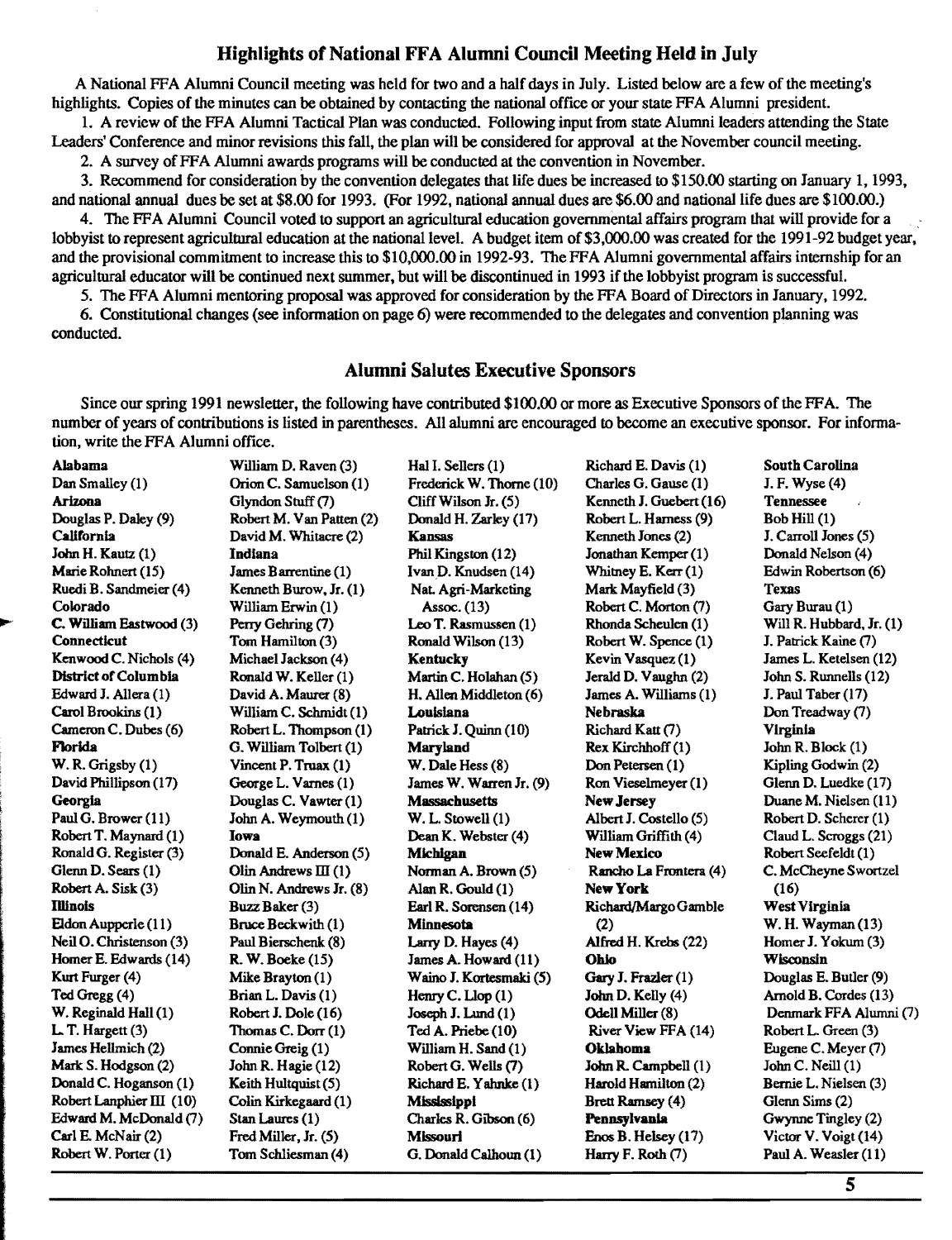### Leadership Workshops

The FFA Leadership Workshops, at national convention, will be conducted by the FFA Alumni, sponsored by Land O'Lakes, Inc., as a special project of the National FFA Foundation, and coordinated by Odell Miller of West Virginia. The one-hour workshops are held in Room 209, Bartle Convention Center.

Thursday, November 14 11:00 a.m. - Dan Schroer, Ohio 1:00 p.m. - Kelli Evans-Brown and Donnell Brown, Texas 3:00 p.m. - Jaye Hamby, Tennessee<br>Friday, November 15 11:00 a.m.

11:00 a.m. - Kevin Ochsner, Colorado l:OOp.m. - Dana Soukup, Nebraska

3:00 p.m. - Mark Mayfield, Missouri

# Agricultural Education Scholarships

Three FFA Alumni sponsored scholarships, valued at \$1,000.00 each, were awarded to college juniors or seniors majoring in agricultural education, and a \$1,000.00 scholarship was awarded to a graduating high school FFA member planning to major in agricultural education. The four scholarships, provided through the 1991 FFA scholarship program, had 515 applicants and were awarded to: Cindy Ann Scherer, Indiana; Roger J. Reinert. Minnesota; Michelle L. Morgan, Texas; and Rohen D. Schmidt, Texas. These four scholarships will be continued as pan of the FFA scholarship program in the spring of 1992.

# FFA Alumni Presents \$22,231 in Washington Conference Scholarships

Listed below are the names of the students who received a scholarship, valued at amounts up to \$350.00 each, to attend the FFA Washington ConferenceProgram this summer.

| Arizona         | Kristi Sawyer              | Oklahoma   | Matthew McClure           |
|-----------------|----------------------------|------------|---------------------------|
| Arkansas        | Chad Fields                | Oklahoma   | <b>Heather DeVilbiss</b>  |
| Florida         | Patricia Beville           | Oklahoma   | Michala Binam             |
| Georgia         | Matt Chastain              | Oklahoma   | Misty Wayman              |
| <b>Illinois</b> | Keith Eschmann             |            | South Dakota Lance Fliehs |
| <b>Illinois</b> | Corey Floumoy              | Tennessee  | <b>Mitzi Ricketts</b>     |
| Illinois        | Gaylen Hackemack           | Texas      | <b>Jason Guess</b>        |
| Iowa            | Dustie Robinson            | Virginia   | Stephen Lohr              |
| Kansas          | <b>Shelly Swayne</b>       | Washington | Sherri Keatts             |
| Kansas          | Jay Schneider              | Wisconsin  | Roger York                |
| Kentucky        | Jay R. Atwill              | Wisconsin  | Chris Viau                |
| Michigan        | John Schut                 | Wisconsin  | Kayla Roth                |
| Missouri        | Vickie Rogers              | Wisconsin  | Rebecca Jo Walter         |
| Missouri        | <b>Annette Eads</b>        | Wisconsin  | Ron Zimmermann            |
| Montana         | Darin D. Oelkers           | Wisconsin  | Dan Schwab                |
| Nebraska        | <b>Jason Grotelveschen</b> | Wisconsin  | <b>Christopher Patton</b> |
| Nebraska        | Chad Kuzel                 | Wisconsin  | <b>Kim Badtke</b>         |
| N. Carolina     | Todd Rowell                | Wisconsin  | Joanne Lang               |
| Ohio            | Emily A. Masters           | Wisconsin  | Tracie Schwenck           |
| Ohio            | Nancy Kolb                 | Wisconsin  | Kristi Pribbernow         |
| Ohio            | <b>Cathy Smith</b>         | Wisconsin  | Jeremey Shepherd          |
| Oklahoma        | Devin DeLozier             | Wisconsin  | Colleen Johnson           |
| Oklahoma        | Malinda Compton            | Wisconsin  | Bridgett Nottestad        |
| Oklahoma        | Jana Josefy                | Wisconsin  | Mike North                |
| Oklahoma        | Lonnie Jensen              | Wisconsin  | Jerry Gimler              |
| Oklahoma        | Monica Miller              |            |                           |



A full-size1992 Chevrolet half-ton truck was presented to the National FFA Organization to be auctioned at the FFA Alumni auction on November 13 in Kansas City. The truck donated by Chevrolet Trucks, a Division of General Motors Corporation, is painted in FFA's blue and gold colors and bears the FFA emblem. Pictured above (I tor) are Dora Nowicki, assistant manager, Truck Merchandising, Chevrolet Motor Division; June Dean, National FF A Alumni council member; Mark Timm, National FFA President; and David Hudgens and Fred Farabaugh, both with Chevrolet. The other national FFA officers are pictured standing in the truck.

# Excellent Book Specials

Lincoln-Herndon Press, Inc. offered a special book sale in our spring newsletter. Many of you ordered #1 *"A Treasury of Farm*  & *Ranch Humor"* and #2 *'The Great American Liar".* Because these books were so popular, we are offering two more of their books on humor. The books are being sold for \$10.00 each with a \$2.00 handling charge for one book or \$3.00 for two or more books. Approximately \$5.00 per book is given to the FFA Alumni for all sales from this ad. To order, send the name of the book(s) requested, your check, and mailing address to the FFA Alumni, P.O. Box 15058, Alexandria. VA 22309.

Book # 3 - "A Treasury of Hunting & Fishing Humor" A one-of-a kind collection of the funniest, most enjoyable fishing and hunting stories ever assembled for sportsmen. Cartoons, jokes, hilarious stories, and sayings are included. Book#4- *"CowboyHumor"* 

Here are Crawfish Jim, Cherokee Hall, Jaybird Bob, Tucson Jennie and more of these genuine fun cowboy characters. Their looks, language and shenanigans will give you a barrel of fun. Here is a true picture of cowboy life as it was in the late 1800's.

| <b>WCP Scholarships Con't.</b> |                           | Bonduel, WI                   | Kim Kroening   |
|--------------------------------|---------------------------|-------------------------------|----------------|
| Ozark, MO                      | Kristi Stewart            | Denmark, WI                   | Toby Madsen    |
| New Lexington, OH              |                           | Denmark, WI                   | Marty Nowak    |
|                                | Christina Kunkler         | Milton, WI                    | Pat Jauch      |
|                                | <b>Robert Seals</b>       | Special - Bill Johnson        |                |
| Kingfisher, OK Bridget Yost    |                           |                               | Patrick Mooney |
|                                | Owasso. OK Karen VanBrunt | Special - Metzger & Sipiorski |                |
| Pomeroy, WA Dean Wilson        |                           |                               | David Overcash |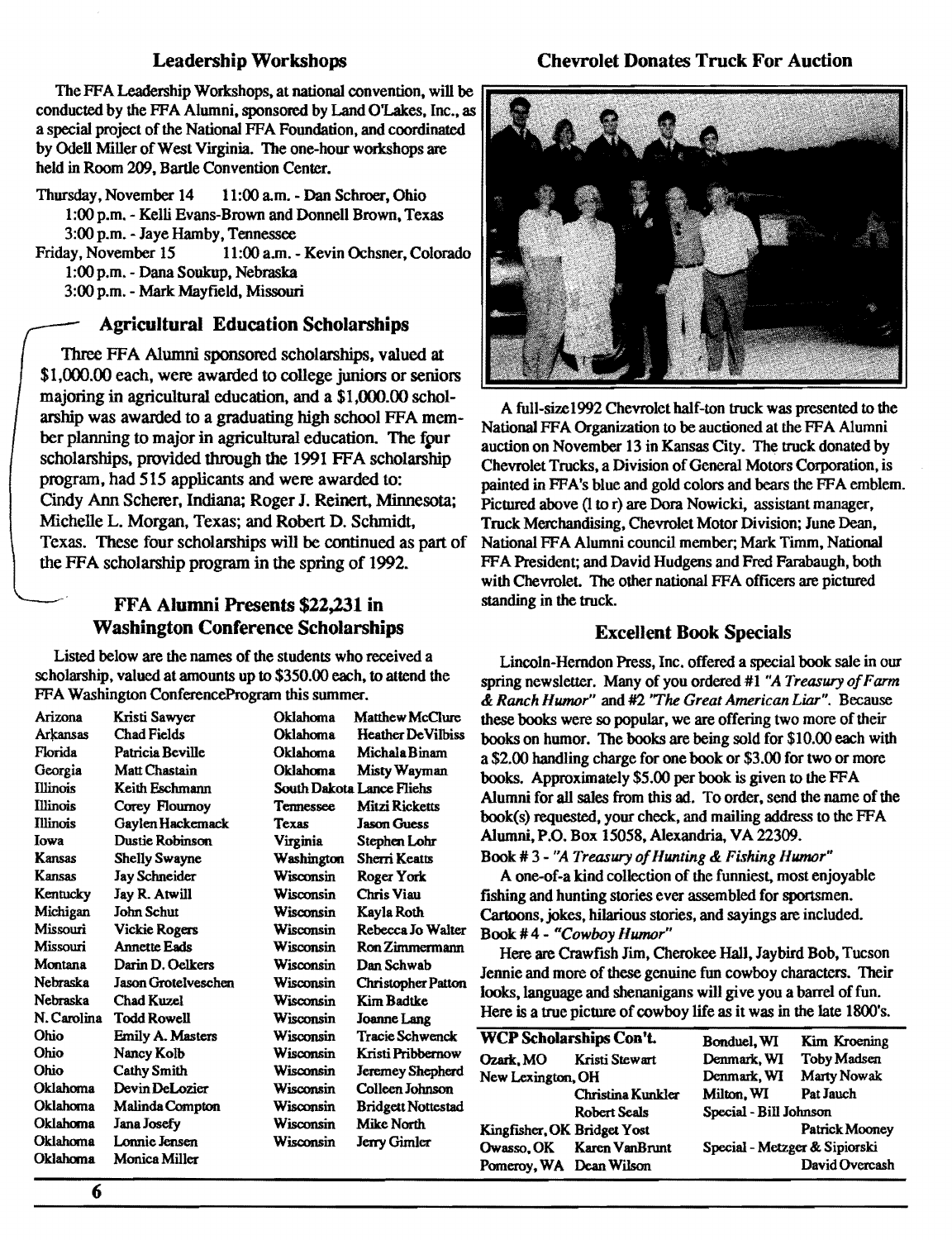# WELCOME NEW LIFE MEMBERS

Since our summer newsletter. our prestigious list of Life members has grown by 131 and has reached a total of 11,611. A Life member receives the FFA magazine and may designate that upon their death a \$100.00 check be presented as a memorial scholarship to an FF A member in a chapter or state. or may be designated to support some area of agriculture and/or agricultural education.

Omer Burenheide Indiana **Dennis R. Pennington New Mexico** Nancy Rebman Tennessee<br>Clarence Earl Denny Foster Carol A. Schmucker Sharen Jenkins John Revennaugh Art Bawcum Clarence Earl Denny Foster Carol A. Schmucker Sharen Jenkins Woodrow Heist Mark A. Timm Tim Wise Laci Minor Linda Sharp Kevin Brooks Jerry Hines Kentucky Minnesota Matt Rush Marlene Shoup Ray Clements Roger Reyher David R. Minor Dean Harder Shawna Wilcox Bruce Sonnenberg Louis Fletcher<br>Terry Ruch Maryland Mississippi Charmyn Wiley Ervin Sonnenberg Danny Haynes Terry Ruch Maryland Mississippi Charmyn Wiley Ervin Sonnenberg Danny Haynes<br>Brett Saunders Steen G. Westerberg Jacquelyn Deeds DuAnn Wood Michael A. Thiel John McPeak Jim Schleining Massachusetts Greg Fleming New York Brian Tucker Tillman Payne II Dan Seedorf Daniel I. Marisseau Eddie Ivy Jim Sullivan Dave Uffennan Melissa Thompson Michael C. Adler John L. Adams Jim Bradley North Carolina South Carolina Texas<br>Charles C. Adler Jr. Carrie Beneker Gene Hoeft Clark Knox S. Lee Barrett David Frazier Charles C. Adler Jr. Carrie Beneker Gene Hoeft Clark Knox S. Lee Barrett George F. Brown Max E. Benne Leon Schumacher Ohio Levern Fanning George F. Brown Max E. Benne Leon Schumacher Ohio Levern Fanning Rick Perry Robert Samuel Fite Jr. Stacy E. Beute Melvin Scott Genevie Bechtel Candice Hallman Virginia<br>Leonard W. Godwin Phillip M. Bowman I vnn Triplett Harold Bechtel Michael Hemingway Howard R. Beck Leonard W. Godwin Phillip M. Bowman Lynn Triplett Harold Bechtel Michael Hemingway Howard R. Bec<br>
Damon Hughes Andy Brown Daryl Walkup Dale Beheler John Holladay Jimmy Conner William H. Lovett Jr. Stephen C. Dailey Pat Wallace Margaret Beheler Hugh P. McClimon Wisconsin<br>Jerald S. Southwell Jennifer Fenton Debbie Youngblood Gordon Behler Jeff Murdock Harold Beals Jerald S. Southwell Jennifer Fenton Debbie Youngblood Gordon Behler Emory Wilson Karen A. Geiger Nebraska Robert L. Borah South Dakota Lee Dockhorn<br>Hattie K. Wilson Heather Gordon Stacev Hongsermeier Kristi Bover Douglas Attema William Opperman Georgia John P. Holloway Nevada Mark Dumbaugh Jerry Bohlmann Spurgeon Richardson Greg Karns Nicolas R. Archuleta Merle Grant David Dingman Brad Schyvinch<br>
Illinois Doug Noenig Dennis M. Dioenan Brian Hines Kent Dockendorf Larry Wiese

Special Alumni Sale - With This Ad Only

Paul Ellison Sue Foster Ray Wagester PaulaMassey Charla Sharp Melvin Brasher Steen G. Westerberg Jacquelyn Deeds DuAnn Wood Michael A. Thiel A. Thiel Iohnel Iohnel Iohnel Iohnel Iohnel Io<br>Massachusetts Greg Eleming New York Brian Tucker Florida Michigan Mhlourl KatrinaSullivan Trent Williams Jay White Daryl Walkup Dale Beheler John Holladay Jimmy Conner<br>Pat Wallace Margaret Beheler Hugh P. McClimon Wisconsin Stacey Hongsermeier Kristi Boyer Douglas Attema William Oppen<br>Nevada Mark Dumbaugh Jerry Bohlmann Brenda Scheil Illinois Doug Koenig Dennis M. Digenan Brian Hines Kent Dockendorf Larry Wiese Kevin Cogdill Debra Sue Laurell Louis E. Horton Kevin Homan

Colorado S. Mike Gregory Donald Meaders Willard R. Phillips Gene Rebman Greg Svanda

Overstock & Close-Out<br>
SEND ORDER TO: FFA Supply Service, P.O. Box 15160,<br>
Alexandria, VA 22309. Include check, money order or credit card information.

While Supplies Last!!! HANDLING: Order \$5.00 or less, add \$1.75; 5.01-25.00, SAVE! SAVE! SAVE! <sup>add \$2.50; 25.01-50.00, add \$3.75; 50.01-100.00, add \$7.50;</sup> over 100.00, add \$10.00.

| <b>Alumni</b> Ties<br><b>Item AL-T</b><br>Regularly \$9.95; with this ad \$4.50                              |                                                          |  |             |                    |  |       |                    |
|--------------------------------------------------------------------------------------------------------------|----------------------------------------------------------|--|-------------|--------------------|--|-------|--------------------|
| Alumni Fleece Cardigan                                                                                       | Item $\#$                                                |  | Qty.   Size | <b>Description</b> |  | Price | <b>Total Price</b> |
| Item 361 (one size fits all)<br>Regularly \$22.95; with this ad \$14.95                                      |                                                          |  |             |                    |  |       |                    |
| Alumni Ash Sweatshirt<br>Item 363 (S-M-L-XL-XXL)<br>Regularly \$15.95-\$18.95; with this ad \$9.95 all sizes |                                                          |  |             |                    |  |       |                    |
| Alumni Cuff Links with classic original emblem.<br><b>Item ACL-1</b><br>With this ad \$4.50                  |                                                          |  |             |                    |  |       |                    |
|                                                                                                              | <b>Credit Card Information:</b><br>VISA _____ MasterCard |  |             |                    |  |       | Sub Total          |
| Alumni Charm-gold plated with classic original emblem.<br><b>Item ALCH</b>                                   |                                                          |  |             |                    |  |       |                    |
| With this ad \$6.95                                                                                          | Expiration Date:<br>Handling Charge                      |  |             |                    |  |       |                    |
| <b>TOTAL ENCLOSED</b><br>AL-991<br>Signature (ordered by):                                                   |                                                          |  |             |                    |  |       |                    |